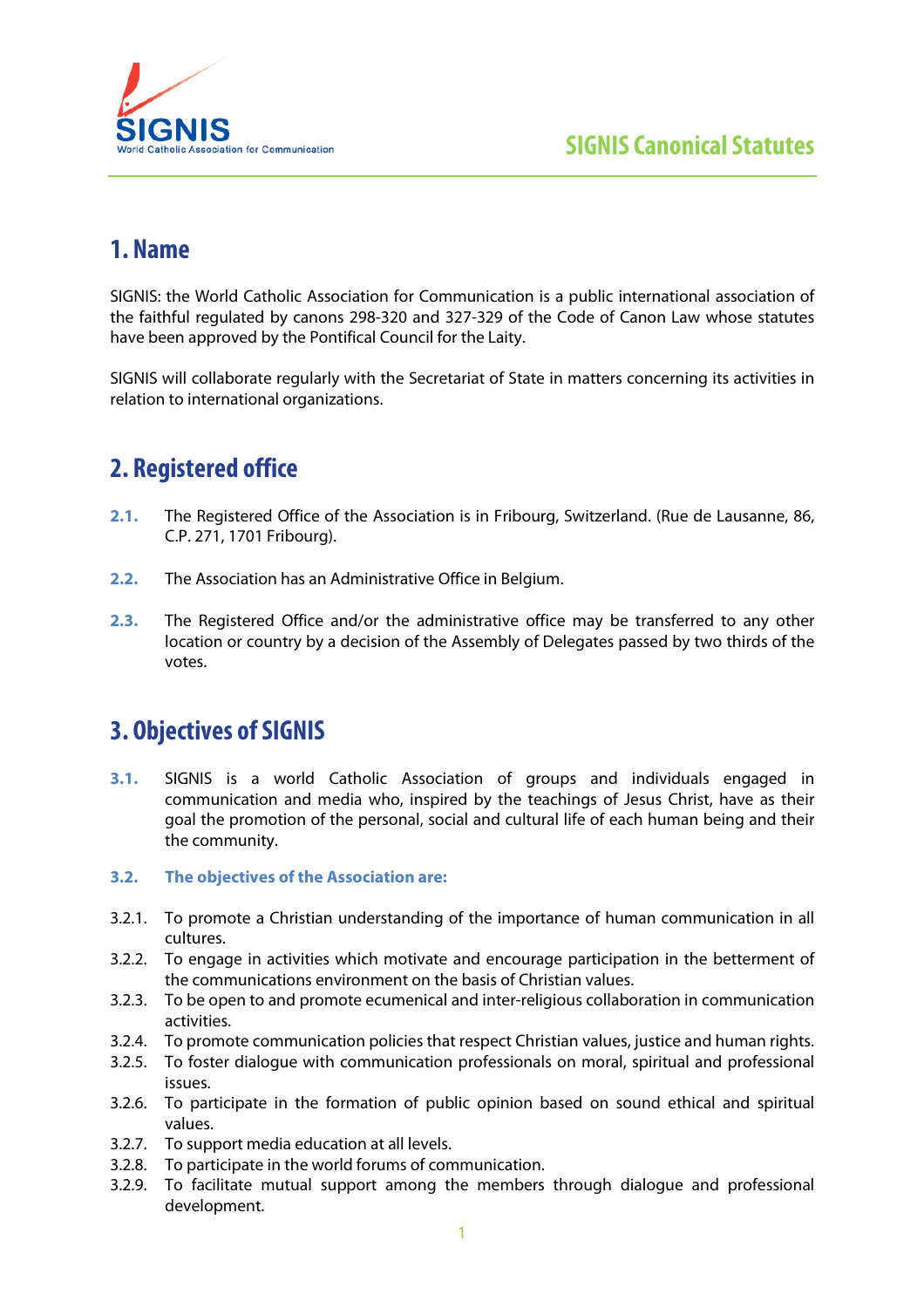



3.2.10. To represent Catholic media in different governmental or non-governmental organisations and institutions.

# **4. Members**

- **4.1.** The Association "SIGNIS" is made up of members with voting rights, respecting the conditions mentioned in article 4.1.1, and hereafter called "the members". It may associate for the realisation of its objectives, institutions or persons without voting rights, responding to the criteria of article 4.1.2, and hereafter called "the associates".
- 4.1.1. Are eligible to be members of SIGNIS, with voting rights:

a) National Catholic Associations for Communication duly recognised by the Bishops' Conference, normally one per country. On the basis of a proposal made by the Board of Directors, the Assembly of Delegates can make exceptions for countries where the Bishops' Conference has recognised the need for more than one national association. This Assembly can also decide, according to specific circumstances, to replace the notion of "country" in the political sense with that of "territory" or "region".

b) International Catholic organisations for communication, active in several countries, which pursue similar goals to SIGNIS. The number of members is unlimited, but may not be less than three.

4.1.2. Can be associates of SIGNIS, without voting rights;

a) Communication Institutions, active in a country or part of a country, linked with a National Association for communication, which pursue goals similar to those of SIGNIS in their activities.

b) Individuals active in the area of communication, linked with a National Association for communication and who pursue goals similar to those of SIGNIS.

c) And, under the title of honorary members, individuals who are or have been active in the area of communication, who pursue/have pursued the goals of SIGNIS and have been invited to be associates by the Assembly of Delegates, following recommendation from the Board of Directors.

- **4.2.** The admission of new members and new associates is within the competence of the Assembly of Delegates following recommendation from the Board of Directors.
- **4.3.** The Board can admit members or associates with their provisory title between the meetings of the Assembly of Delegates, as long as the conditions set out in articles, 4.1.1 and 4.1.2 are fulfilled.
- **4.4.** Any member may resign from the Association by indicating their resignation by letter to the President six months before the end of the current financial year. (Swiss Law, article 70)
- **4.5.** A member or an associate can lose their status by a decision of the Assembly of Delegates if, after written notification, the member does not meet the required conditions as set out in articles 4.1.1, 4.1.2 and 4.6.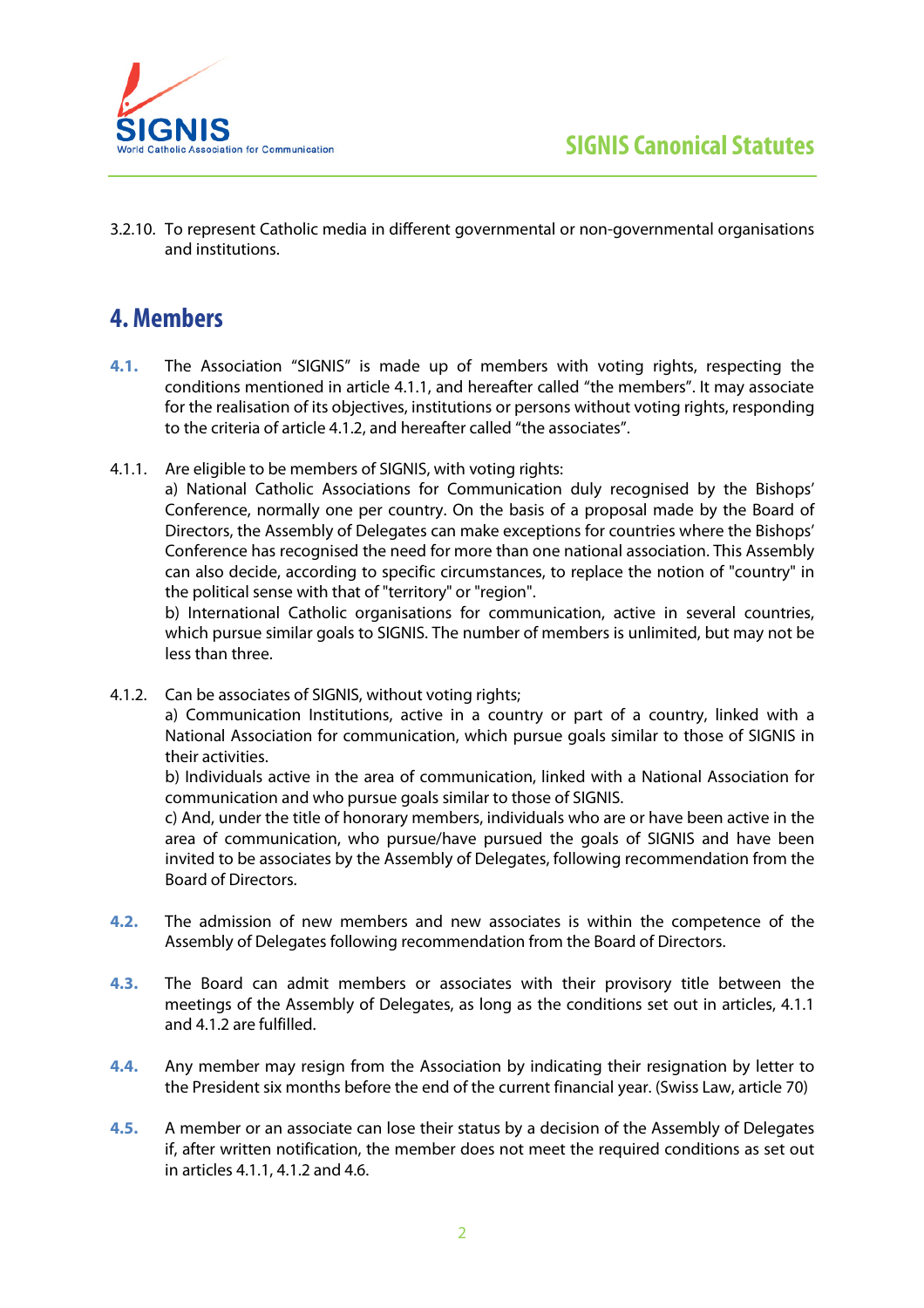

- **4.6.** Members pay an annual fee. The Assembly of the Delegates fixes the amount of this fee. The Assembly of Delegates also fixes the financial amount paid by associates.
- **4.7.** A member or an associate (or their legal successors or heirs) who, for whatever reason, ceases to be a member of SIGNIS, has no right to funds and cannot claim any reimbursement of fees.
- **4.8.** Members and associates do not incur any personal liability by reason of their belonging to the Association.
- **4.9.** However, they undertake to avoid any activity harming the reputation of SIGNIS or any member or associates. The Board of Directors can suspend members or associates who cause such harm, after having given the member or associate an opportunity to provide an explanation.

## **5. National structures**

- **5.1.** The National Association is constituted by people, institutions and organizations from the same country (or territory, cfr. 4.1.1.)
- **5.2.** The internal organisation of this Association is the concern of its members provided they are in accordance with the goals, Statutes and By-Laws of SIGNIS.

# **6. Recognition of regional groupings**

- **6.1.** The National Associations that are members of SIGNIS whether they be definitely or provisionally accepted, shall regroup themselves together on a regional or sub-regional basis.
- **6.2.** Each regional group is represented at the Assembly of Delegates by six delegates (or their substitutes) elected through the Regional Assembly. In addition, each sub-region is represented at the Assembly of Delegates by one delegate (or substitute) elected through the Regional Assembly.
- **6.3.** Each sub-region is represented at the Assembly of Delegates by one delegate (or substitute) elected through the Regional Assembly.
- **6.4.** The internal arrangements of the regional structures are the concern of the National Associations forming the group, provided these arrangements are in accordance with the goals, the statutes and By-Laws of SIGNIS.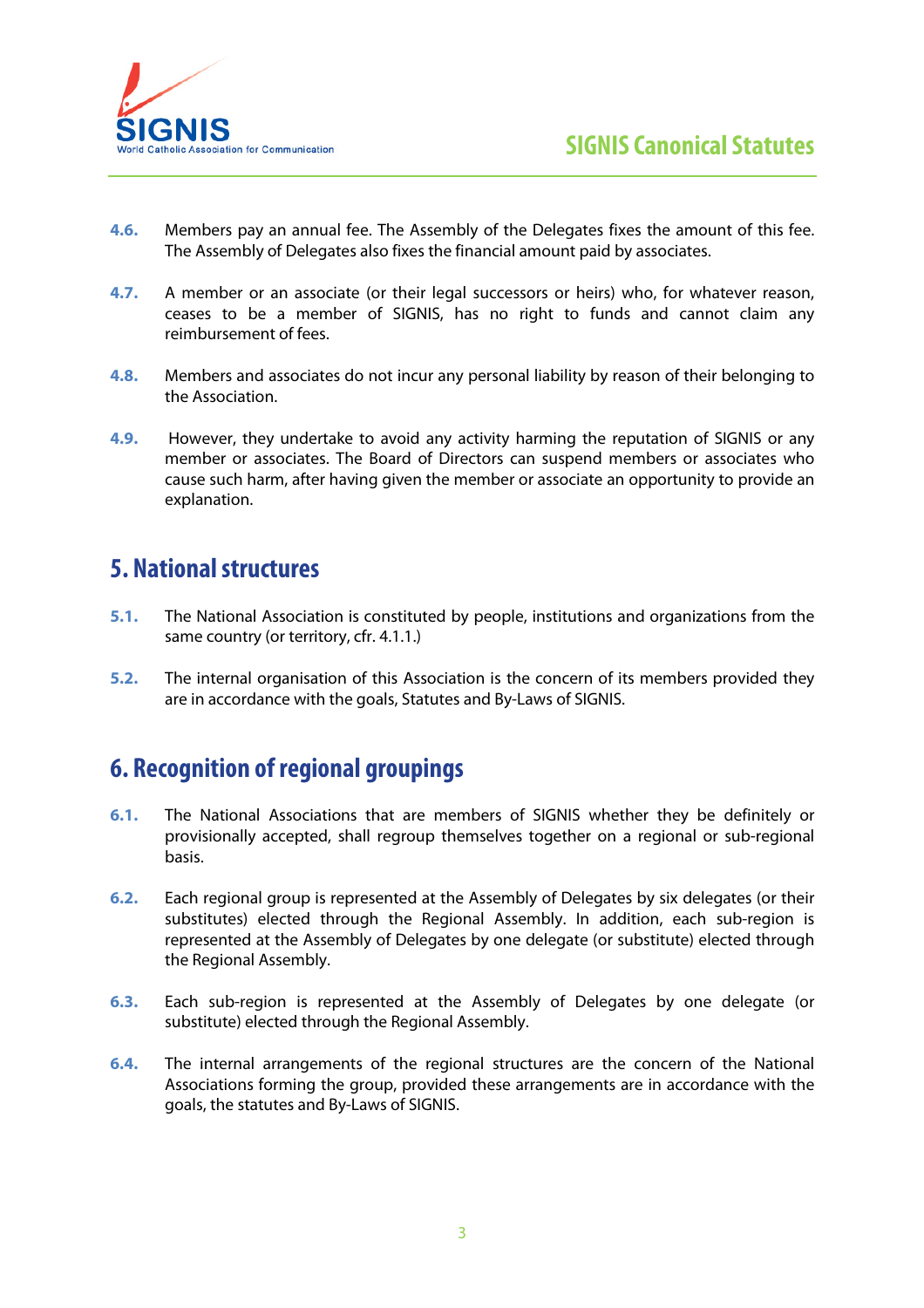

# **7. Structure for international organisations**

**7.1.** The International Organisations, which are members of SIGNIS, form a group among themselves. Through their Assembly, they elect six delegates (and their substitutes) who will represent them at the Assembly of Delegates.

# **8. World structures**

On a world level, the decision-making bodies of SIGNIS are the following:

- 1. The Assembly of Delegates.
- 2. The Board of Directors.

# **9. The Assembly of Delegates**

## **9.1. Authority**

- 9.1.1. The Assembly of Delegates is the supreme authority of SIGNIS
- **9.2. Composition**

The Assembly of Delegates is composed of:

- 9.2.1. The President of the Association.
- 9.2.2. The two Vice-Presidents.
- 9.2.3. The Ecclesiastical Assistant
- 9.2.4. The six delegates of each regional group, the delegate of each sub-region and the six delegates from the group of international organisations.
- **9.3.** The Secretary General attends the Assembly of Delegates but without voting rights.
- **9.4.** The General Treasurer attends the Assembly of Delegates but without voting rights.

### **9.5. Delegation and Voting Rights**

- 9.5.1. Delegates can be represented at the Assembly of Delegates by their substitutes or by another delegate with a written document of delegation (proxy). Each delegate can represent only one absent delegate.
- 9.5.2. The Assembly of Delegates cannot validly deliberate unless 50% of its delegates are present or represented, with the exception of amending the statutes, where two-thirds of the delegates must be present of represented.
- 9.5.3. The decisions of the Assembly of Delegates are taken through a simple majority vote of all present or represented delegates. Except where Canon Law, the statutes or the by-laws stipulate otherwise.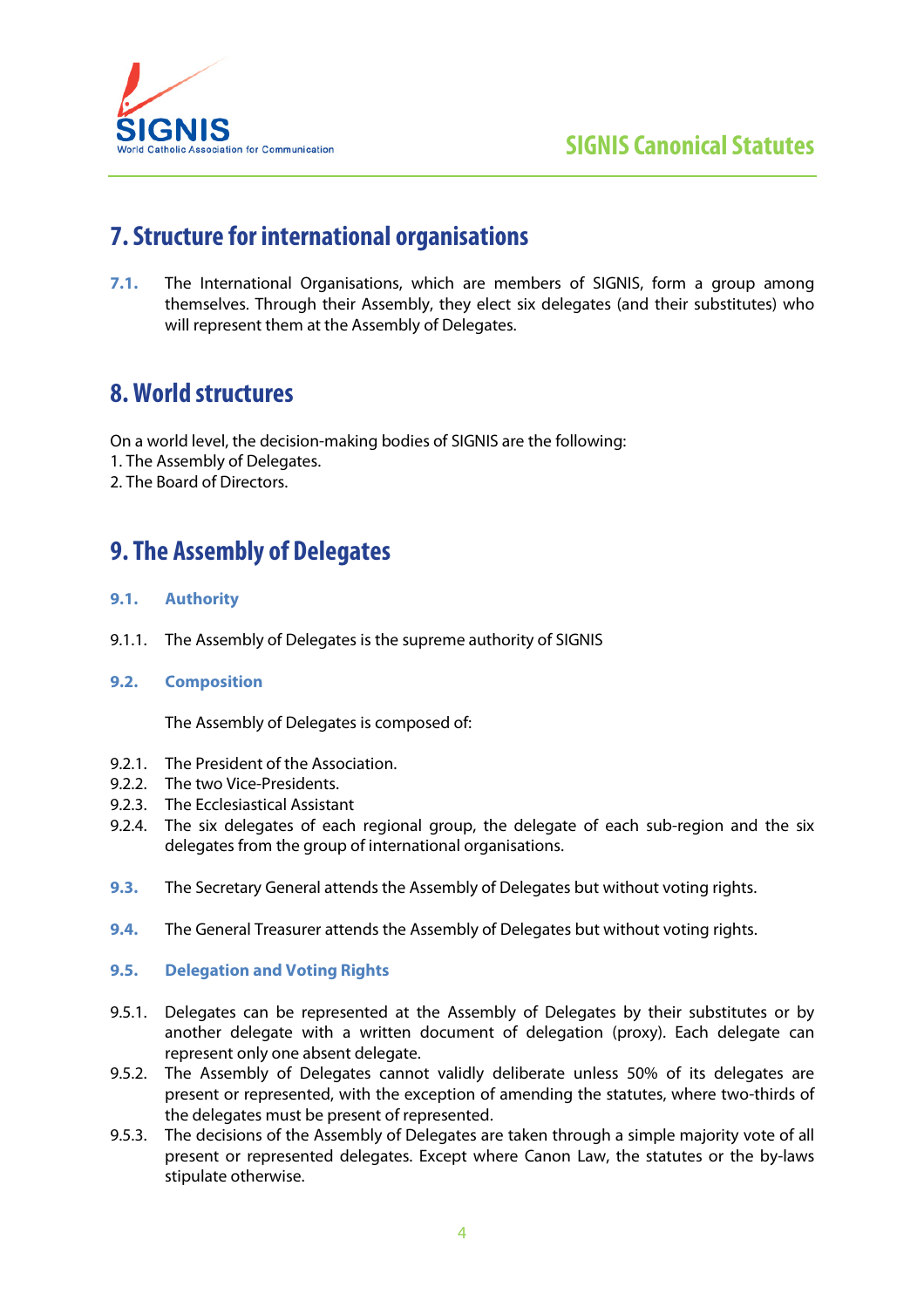

### **9.6. Competence**

The Assembly of Delegates has full power except for matters set out in articles 9.6.1 and 9.6.2.

- 9.6.1. Changes concerning the name of the Association (article 1), its nature and objectives (article 3), the different types of members or associates (article 4.1), the competence of the Assembly of Delegates (article 9.6), require the agreement of the Assembly of Delegates and ratification by a vote of all members, in each case observing the type of voting majority required by these statutes.
- 9.6.2. The Dissolution of the Association must be decided in an Extraordinary Assembly of all members (cf. Art. 12) and is subject to the competency of the Pontifical Council for the Laity under canon 320.

The Assembly of Delegates has the following powers:

- 9.6.3. To accept new members or associates.
- 9.6.4. To approve the existence and the formation of regional and sub-regional groups and their rights to elect delegates at the Assembly of Delegates.
- 9.6.5. To approve the financial reports and the annual budgets and to discharge the directors in respect of their duties carried out in their term of office.
- 9.6.6. To elect for a term of four years the President who is eligible for a second term of four years.
- 9.6.7. To elect for a term of four years the two Vice-Presidents who are eligible for a second term of four years.
- 9.6.8. To elect for a term of four years the Secretary General who is eligible for only one further term of four years.
- 9.6.9. To elect for a term of four years the General Treasurer who is eligible for only one further term of four years. This mandate begins and ends one year after an Assembly of Delegates.
- 9.6.10. To confirm for a term of four years the members of the Board of Directors who are eligible for only one second term of four years.
- 9.6.11. To adopt the reports of the Board of Directors and of the General Secretariat since the previous Assembly of Delegates.
- 9.6.12. To define the activities of the Board of Directors (taking into account the powers of the Board listed in art.10.6.) and of the various working committees appointed by the Assembly of Delegates and/or the Board of Directors.
- 9.6.13. To approve and/or modify the Statutes, with modifications under art. 9.4.1, also requiring ratification in a vote put to all members.
- 9.6.14. To approve and/or modify the By-Laws of the Association with a majority of two-thirds of the votes of the present or represented delegates.
- 9.6.15. To fix, based on the advice of the Board of Directors and with respect for the By-Laws, the annual fees of the members and the participation costs of the associates.

## **9.7. Decisions and resolutions**

9.7.1. Except in the special cases mentioned in the present statutes, the decisions of the Assembly of Delegates are taken through a simple majority vote of the delegates present or represented.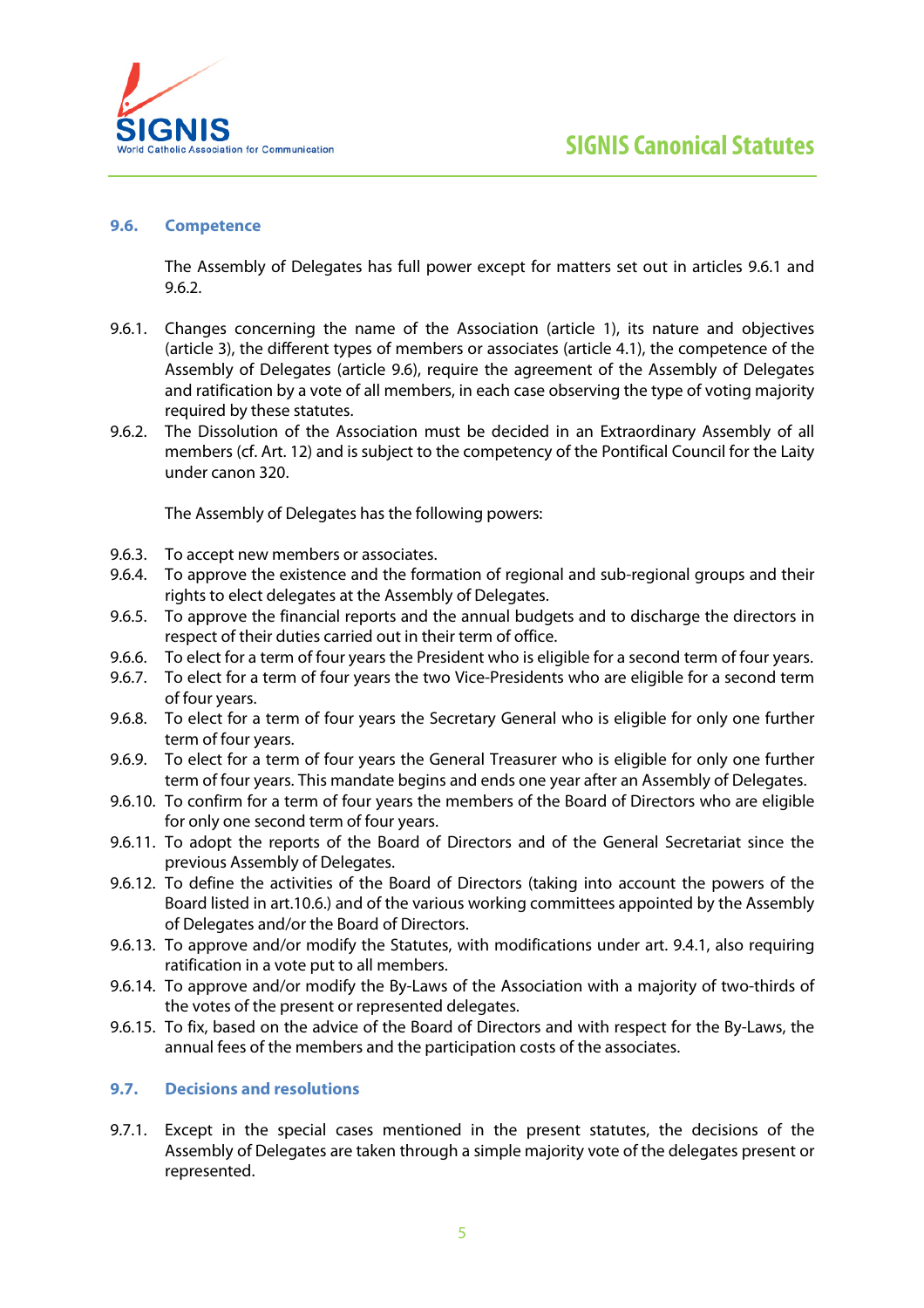

- 9.7.2. Each proposal signed by twenty per cent (one fifth) of the members or delegates and notified by letter to the Board of Directors three months before the Assembly of Delegates has to be placed on the agenda.
- 9.7.3. The resolutions of the Assembly of Delegates are noted in a record book signed by the President and the Secretary General. It is kept by the Secretary General and it is to be available to the members.

## **9.8. Convocation**

The Assembly of Delegates meets de jure once every four years, at its Registered Office or at a place indicated by the Secretary General at least six months before the date of the Assembly. The agenda must be set out in the written convocation, sent to all members three months before the stipulated date.

## **9.9. Extraordinary Assemblies**

Extraordinary Assemblies of Delegates may be called by the President or by the Board of Directors or upon a request in writing sent to the President and the Secretary General by one fifth of the members. The request should indicate the points to be included in the agenda.

## **10. The Board of Directors**

## **10.1. Composition**

The Association is managed by a Board of Directors composed of:

### 10.1.1. The President of SIGNIS

(a) The President presides at the sessions of the Assembly of Delegates and the Board. (b)The President and the two Vice-Presidents constitute the Executive Committee of the Board.

(c)The President is the official representative of SIGNIS to the Holy See and to all other organizations.

(d) The election of the President will require ratification by the Pontifical Council for the Laity. (c.317§1)

10.1.2. The two Vice-Presidents

(a) The Vice-Presidents assist the President in his or her functions and substitute for him or her, if necessary, in order of precedence.

(b) the Vice-Presidents constitute with the President the Executive Committee of the Board. 10.1.3. The Secretary General

(a) The Secretary General attends meetings of the Board without the right to vote.

(b) The Secretary General is responsible to the Board of Directors for the day-to-day management of the Association.

### 10.1.4. The General Treasurer

(a) The Treasurer attends meetings of the Board without the right to vote.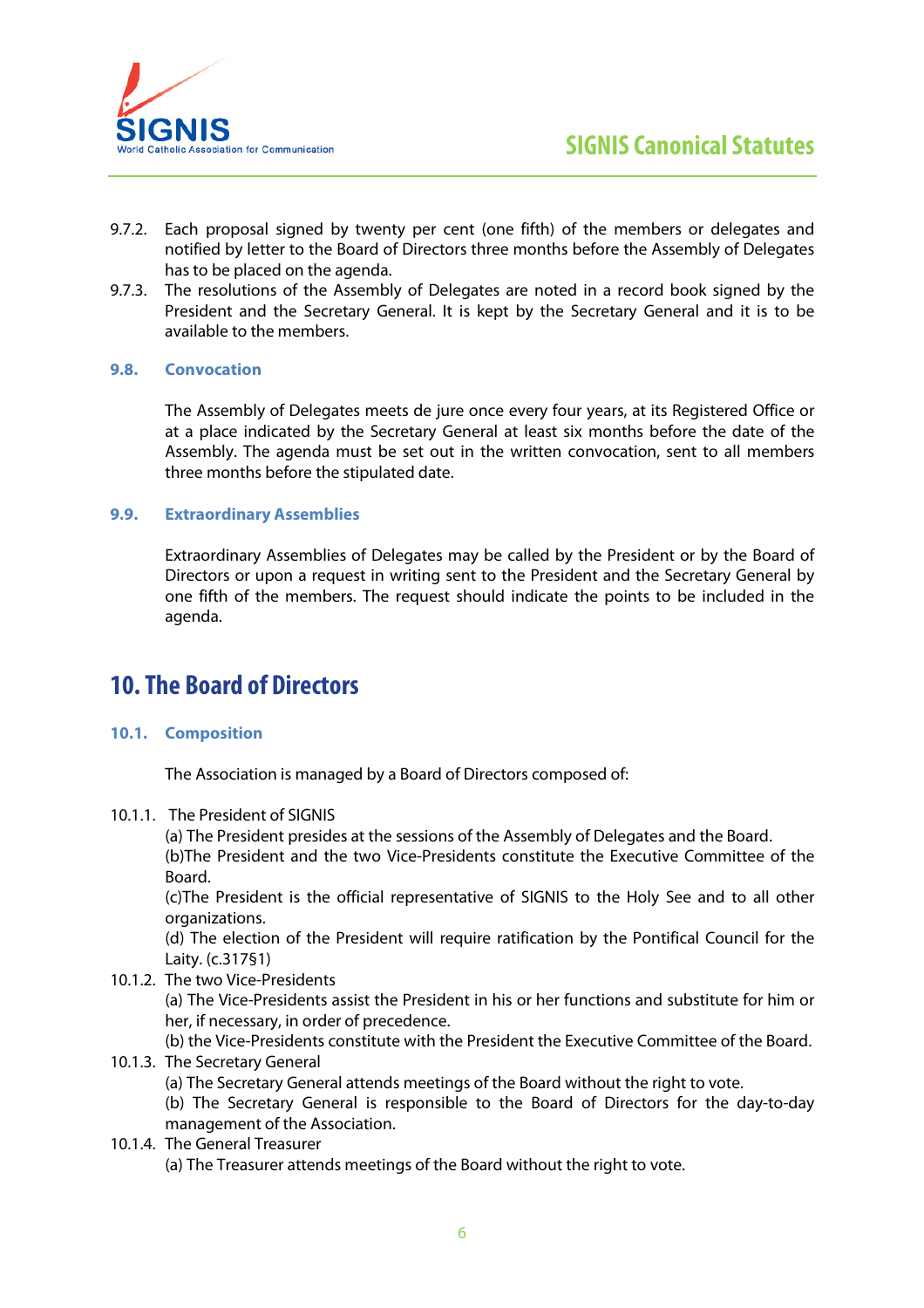

(b) The Treasurer is responsible for keeping the accounts, for preparing financial reports, for statements of account and budgets which will be submitted for approval to the Assembly of Delegates and, each year, to the Board.

10.1.5. (a) the two delegates from each regional group (or their substitutes), the first being the regional President and the second elected by the regional group

(b) the two delegates for the international organisations (or their substitutes), the first being the President and the second elected by the international organizations.

10.1.6. The Ecclesiastical Assistant

(a) The Ecclesiastical Assistant advises the Board of Directors on pastoral and theological matters.

(b) The Ecclesiastical Assistant has no voting rights.

(c) The Ecclesiastical Assistant is appointed for a term of four years and is eligible for only one further term of four years.

(d) The Ecclesiastical Assistant is named by the Pontifical Council for the Laity (cf.CIC, can.317§1) on the basis of list of at least three names presented three months before the end of the mandate of the preceding Ecclesiastical Assistant. Candidates must have received the previous agreement of their Ordinary.

### **10.2. Committees**

The Board of Directors may appoint commissions "ad tempus" or "ad opus" to deal with such matters as may be entrusted to them. It is the responsibility of the Board to appoint a Chairman and a substitute for each commission or committee.

- **10.3.** The Board of Directors meets at least twice during the interval between two Assemblies of Delegates. The necessary quorum is 50% of voting members. Each absent board member can give a proxy but each Board member can hold a maximum of one proxy vote on behalf of an absent Board member. The President has a casting vote.
- **10.4.** The Board of Directors meets on convocation of the President or two members of the Board. The Secretary General can propose to the President to call a meeting each time it is beneficial to the Association. Other meetings of the Board may be called upon the request of an absolute majority of members.
- **10.5.** The decisions of the Board of Directors are kept in a record book signed by the President and the Secretary General. The Secretary General keeps it at the disposal of the members of the Association.
- **10.6.** The Board of Directors has full administrative and operative power except for what is reserved to the Assembly of Delegates. It may delegate day-today administration to the Secretary General.

The Board has all power to manage and administer the Association and to realize its objectives subject to responsibilities incumbent under Book V of the Code of Canon law for ecclesiastical goods. It can, without this list being limiting, make or receive any payment, call in debts and give receipts; make and receive deposits; acquire, exchange, alienate or take on or lease, even for more than nine years, property or other assets; accept or give subventions both private and state; accept and make bequests and gifts; grant and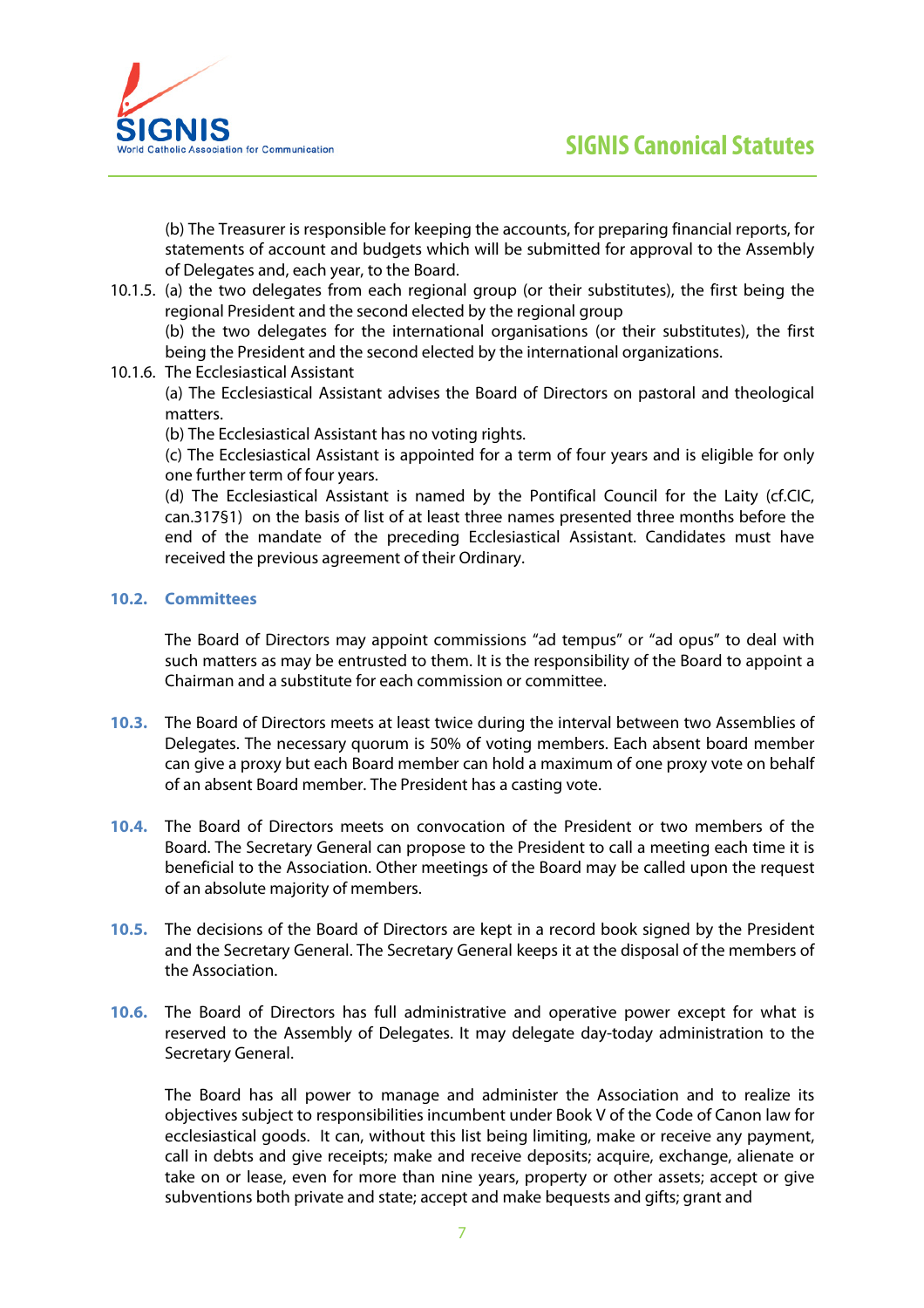

conclude all contracts, deals and ventures; contract loans, with or without guarantees; give and accept waivers and securities; mortgage buildings; contract and set up loans and overdrafts; renounce any legal or material obligation as well as any guarantee both material or personal; give discharges, before or after payment, for any prior or mortgage charge, transcription, seizure or other constraint; plead whether as plaintiff or defendant before any jurisdiction, carry out court decisions, negotiate and conclude agreements. The Board may delegate or give special and specific powers, regarding their objectives and duration, to one or more of its members or even to third parties. It will determine, if necessary, their remuneration.

- **10.7.** Except when special powers are delegated, all the acts of the Board of Directors which commit the Association must be signed by two members of the Board who do not have to justify their powers to third parties. All acts of daily management, correspondence, the receipts or discharges against the management, the mail, telegraphs and other means of communication, will be valid with only one signature of one delegated Director, the Secretary General or a mandated person appointed by the Board.
- **10.8.** It is the responsibility of the Board of Directors, represented by its President or by a Board member appointed by the President, to institute, prosecute and follow up court action, whether as claimant or defendant.
- **10.9.** A member of the Board of Directors can lose his/her mandate by a decision of the Assembly of the Delegates taken with a two-thirds majority of the delegates present or represented.
- **10.10.** The members of the Board of Directors are only responsible for the execution of their mandate. They have no personal obligations through their management regarding the commitments of the Association. The mandate of the Board members is on a voluntary basis and without remuneration.
- **10.11.** Every year the Board of Directors must present an account of administration to the Pontifical Council for the Laity (cf.CIC,C.319§1).

## **11. Amendment of the Statutes**

- **11.1.** SIGNIS' Statutes can be amended by the Assembly of the Delegates, except for the articles listed in 9.6.1 for which a vote of all members of the association is required.
- **11.2.** Any proposal to amend the Statutes must come from the Board of Directors or from at least one third of all the full members of the Association. Amendments made to the statutes will be subject to the approval of the Pontifical Council for the Laity.
- **11.3.** Where there is a proposal to amend the Statutes, the Board of Directors must bring this proposal to the attention of the members of the association at least three months before the date of the Assembly of Delegates that will vote on the proposal or the vote of all members (for articles listed in 9.6.1).